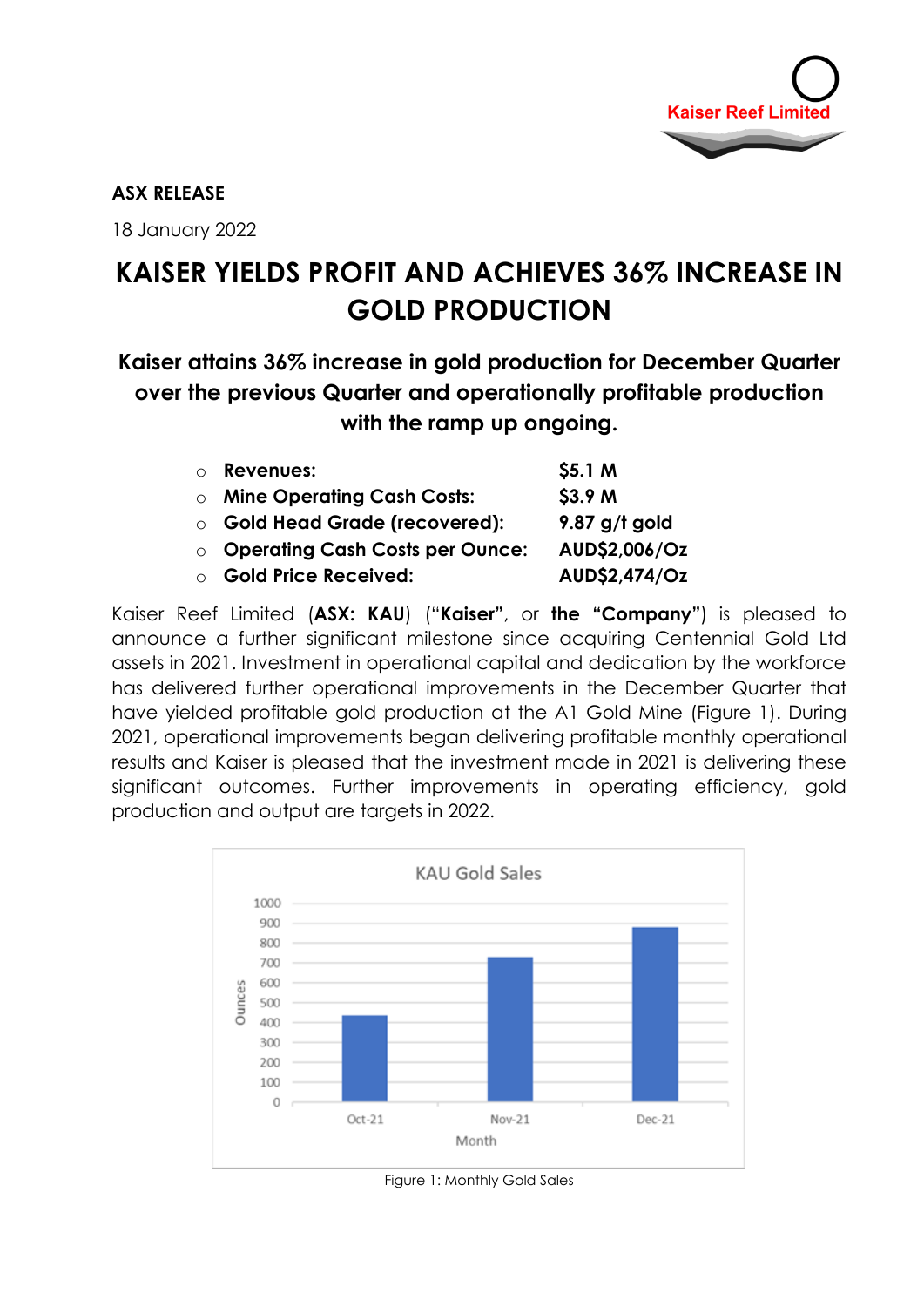

This positive result underpins Kaiser's vision to become a multi-mine high grade gold producer and supports the exploration focus. The production ramp up which began with the commencement of decline extension in mid-2021 is ongoing and during the December quarter, development to allow access and mining of the Queens Lode, as well as exploration drilling at Maldon has progressed well. When accessed and in full production, the Queens Lode is expected to deliver further substantial increase in production and revenues. Full details will be delivered in the December 2021 Quarterly report.

The A1 Mine commenced operation in 1861 and is a significant high-grade asset that remains open at depth to further mineralisation. The mining team, working under Tom de Vries, have worked hard to deliver this solid result and remain focussed on future expanded production (Figure 2).



Figure 2: Loader transporting high grade ore at the A1 Mine

Kaiser's 'next-level' exploration target remains the Union Hill and Nuggety Reef gold projects within the Maldon goldfield, where exploration continues with two operating drilling rigs.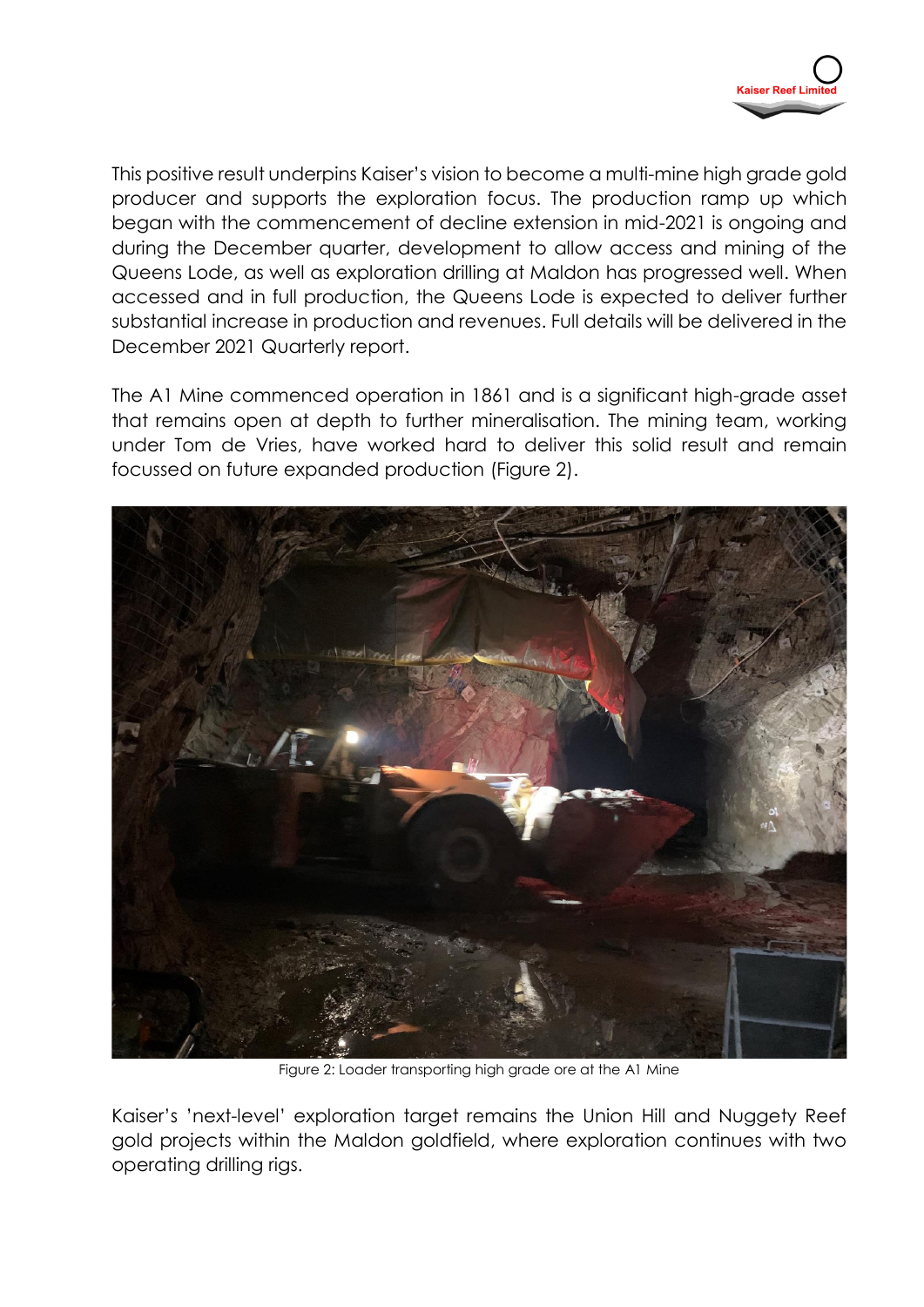## **The Maldon Goldfield**

Maldon is located between Bendigo and Ballarat in the Victorian Goldfields and the licence area has produced over 1.74M ounces of gold at 28 g/t (Figure 3). Maldon is host to one of Australia's highest grade historic gold mines, the Nuggety Reef, that produced 301,000 ounces of gold at 187 g/t gold.

One of the Maldon's key attributes is the extensive existing infrastructure and proximity to Kaiser's gold processing plant (3 km away). Rapid and low-cost development could be implemented with the existing mining fleet owned by Kaiser and experienced mining team for minimal capital cost.

Kaiser considers the productive high grade historic Maldon goldfield to be underexplored and extremely prospective. Exploration at Maldon is a high priority objective for Kaiser. Drilling commenced early during December 2021 Quarter, targeting prospective potential ore shoot extensions. The large underground drilling rig concluded exploration drilling at the A1 Mine and has since commenced drilling from underground locations at Maldon. Drilling has initially targeted the projected extensions to historic high-grade mineralisation at the Eaglehawk reef, one of Maldon's largest high grade and largest historic mines.

The Kaiser owned Maldon goldfield produced 1.74 million ounces of gold at an average grade of 28 g/t gold<sup>1</sup> on a granted mining lease close to the 100% owned, permitted and operating plant which is currently treating ore from the wholly owned high-grade A1 gold mine.

Maldon has some distinct exploration and development advantages including an established and serviced decline which allows excellent underground access for drilling high-grade shoots and is currently facilitating the underground drilling and future potential mining.

 $\overline{a}$ 

<sup>1</sup> Not including alluvial/placer production.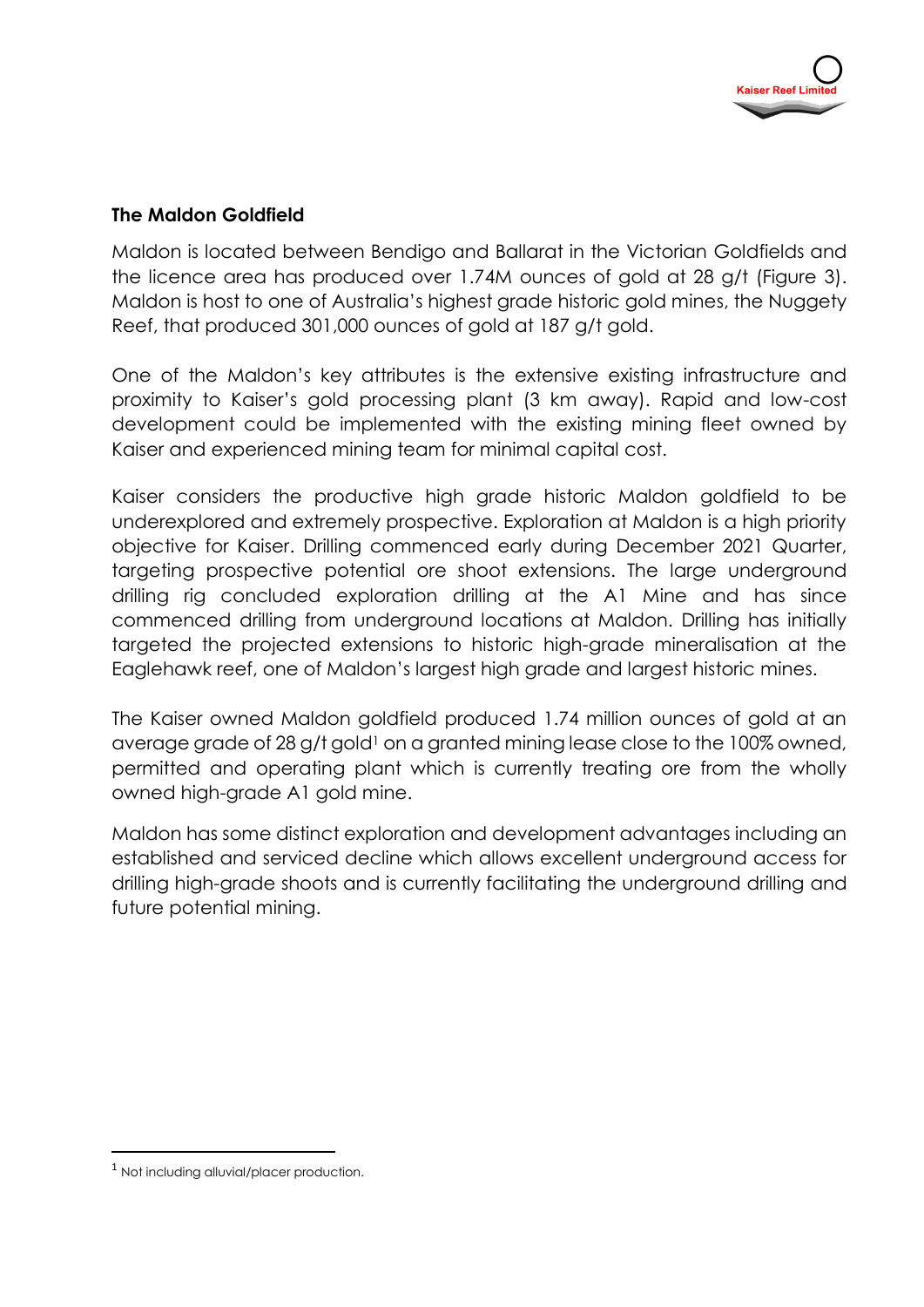

Some of the historic high-grade gold results returned from Maldon that require follow up include:

- o **0.90m @ 103.0 g/t gold**
- o **2.73m @ 42.2 g/t gold**
- o **2.75m @ 22.6 g/t gold**
- o **0.44m @ 205.0 g/t gold**
- o **2.00m @ 58.0 g/t gold**
- o **0.83m @ 80.0 g/t gold**
- o **3.55m @ 11.9 g/t gold**
- o **2.95m @ 18.5 g/t gold**
- o **0.85m @ 114.6 g/t gold**
- o **1.80m @ 29.6 g/t gold**
- o **2.30m @ 12.5 g/t gold**
- o **1.0m @ 45.5 g/t gold**



Figure 3: Long section of the Maldon gold field – showing location of the Nuggety Reef to the North

This announcement has been authorised for release to the market by Executive Director, Jonathan Downes.

## **For further information:**

Jonathan Downes Managing Director admin@kaiserreef.com.au Jane Morgan Investor & Media Relations [jm@janemorganmanagement.com.au](mailto:jm@janemorganmanagement.com.au) +61404 555 618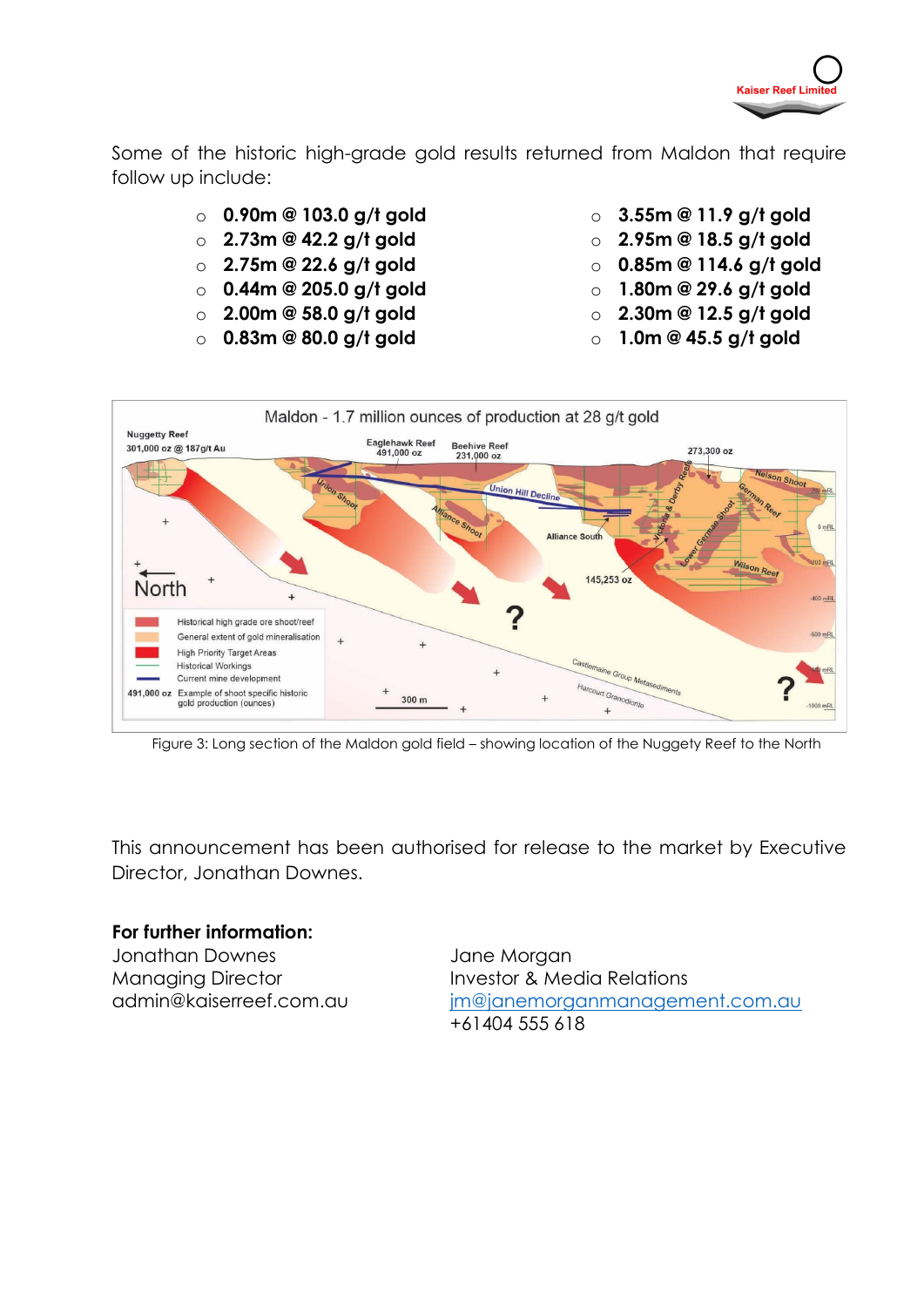

#### *Competent Persons Disclosure*

*The information included in this report that relates to Exploration Results is based on information compiled by Shawn Panton (B.Sc (hons) (Geology/Earth Science), M.B.A Ex.,an employee of Centennial Mining Limited. Mr Panton has sufficient experience that is relevant to the style of mineralisation and type of deposit under consideration and to the activity which they are undertaking to qualify as a Competent Person as defined in the 2012 Edition of the Australasian Code for Reporting of Exploration Results, Mineral Resources and Ore Reserves. Mr Panton consents to the inclusion in the report of the matters based on this information in the form and context in which it appears.*

*Mr Panton does not hold securities in the company.*

#### **Future Performance**

This announcement may contain certain forward-looking statements and opinion. Forward-looking statements, including projections, forecasts and estimates, are provided as a general guide only and should not be relied on as an indication or guarantee of future performance and involve known and unknown risks, uncertainties, assumptions, contingencies and other important factors, many of which are outside the control of the Company and which are subject to change without notice and could cause the actual results, performance or achievements of the Company to be materially different from the future results, performance or achievements expressed or implied by such statements. Past performance is not necessarily a guide to future performance and no representation or warranty is made as to the likelihood of achievement or reasonableness of any forward-looking statements or other forecast. Nothing contained in this announcement nor any information made available to you is, or and shall be relied upon as, a promise, representation, warranty or guarantee as to the past, present or the future performance of Kaiser Reef**.**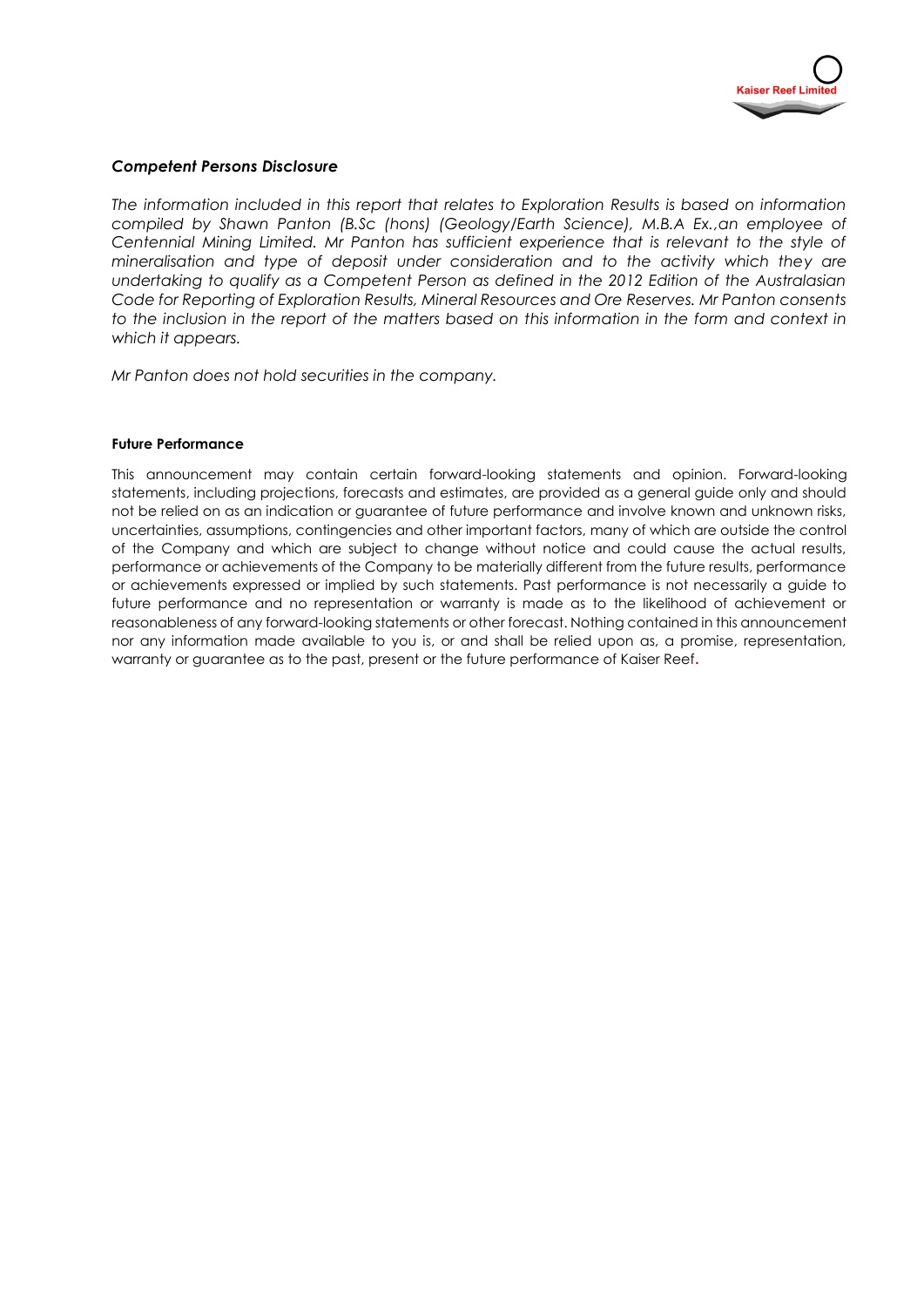## **JORC Code, 2012 Edition – Table 1**

## **Section 1 Sampling Techniques and Data MALDON Drilling**

| <b>Criteria</b>                 | <b>JORC Code explanation</b>                                                                                                                                                                                                                                                                                                                                                                                                                                                                                                                                                                                                                                                                                                                                                                                                                                                                                                                                                                                                                                                                                               | <b>Commentary</b>                                                                                                                                                                                                                                                                                                                                                                                                                                                                                                                                                                                                                                                                                                                                                                                                                                                                                                                                |
|---------------------------------|----------------------------------------------------------------------------------------------------------------------------------------------------------------------------------------------------------------------------------------------------------------------------------------------------------------------------------------------------------------------------------------------------------------------------------------------------------------------------------------------------------------------------------------------------------------------------------------------------------------------------------------------------------------------------------------------------------------------------------------------------------------------------------------------------------------------------------------------------------------------------------------------------------------------------------------------------------------------------------------------------------------------------------------------------------------------------------------------------------------------------|--------------------------------------------------------------------------------------------------------------------------------------------------------------------------------------------------------------------------------------------------------------------------------------------------------------------------------------------------------------------------------------------------------------------------------------------------------------------------------------------------------------------------------------------------------------------------------------------------------------------------------------------------------------------------------------------------------------------------------------------------------------------------------------------------------------------------------------------------------------------------------------------------------------------------------------------------|
| <b>Sampling</b><br>techniques   | Nature and quality of sampling (e.g. cut<br>channels, random chips, or specific specialised<br>industry standard measurement tools<br>appropriate to the minerals under investigation,<br>such as down hole gamma sondes, or handheld<br>XRF instruments, etc.). These examples should<br>not be taken as limiting the broad meaning of<br>sampling.<br>Include reference to measures taken to ensure<br>sample representivity and the appropriate<br>calibration of any measurement tools or systems<br>used.<br>Aspects of the determination of mineralisation<br>that are Material to the Public Report.<br>In cases where 'industry standard' work has<br>been done this would be relatively simple (e.g.<br>'reverse circulation drilling was used to obtain 1<br>m samples from which 3 kg was pulverised to<br>produce a 30 g charge for fire assay'). In other<br>cases more explanation may be required, such<br>as where there is coarse gold that has inherent<br>sampling problems. Unusual commodities or<br>mineralisation types (e.g. submarine nodules)<br>may warrant disclosure of detailed information. | All sampling results reported are from diamond<br>drilling collared in underground mine<br>development in the A1 Mine (MIN5294).<br>All core was halved using an Almonte diamond<br>saw core cutter with guides to ensure an exact<br>split. With coarse gold common within the<br>deposit, the top half of the core is sampled to<br>reduce inherent sampling problems. The samples<br>were dried, crushed and pulverised, then fire<br>assayed (s0g) for Au at the NATA accredited<br>Gekko Laboratory at Ballarat.<br>All samples were dried, crushed and pulverised,<br>then fire assayed (20g) for Au at the NATA<br>accredited Gekko Laboratory.<br>QAQC protocols in place include the insertion of<br>blanks and standards inserted at random and at<br>more selective intervals such as immediately after<br>samples of visible gold intersections, and insertion<br>of higher grade standards within samples from<br>high grade zones. |
| <b>Drilling</b><br>techniques   | Drill type (e.g. core, reverse circulation, open-<br>hole hammer, rotary air blast, auger, Bangka,<br>sonic, etc.) and details (e.g. core diameter, triple<br>or standard tube, depth of diamond tails, face-<br>sampling bit or other type, whether core is<br>oriented and if so, by what method, etc.).                                                                                                                                                                                                                                                                                                                                                                                                                                                                                                                                                                                                                                                                                                                                                                                                                 | All of the holes being reported are diamond drill<br>holes.<br>Diamond drilling was completed by DRC.<br>O DRC contractors using an LM90 drill rig. The<br>core diameter drilled was NQ-2 (50.5mm), with<br>the core was orientated using a Reflex ACT II<br>orientation tool.                                                                                                                                                                                                                                                                                                                                                                                                                                                                                                                                                                                                                                                                   |
| <b>Drill sample</b><br>recovery | Method of recording and assessing core and<br>chip sample recoveries and results assessed.<br>Measures taken to maximise sample recovery<br>and ensure representative nature of the<br>samples.<br>Whether a relationship exists between sample<br>recovery and grade and whether sample bias<br>may have occurred due to preferential loss/gain<br>of fine/coarse material.                                                                                                                                                                                                                                                                                                                                                                                                                                                                                                                                                                                                                                                                                                                                               | RQD and recovery data are recorded in the<br>geology logs for all drilling being reported.<br>Core loss is recorded by drillers on run sheets and<br>core blocks placed in core trays.<br>Where the ground is broken, shorter runs are<br>used to maximize core recoveries. Areas of<br>potentially poor ground are communicated to the<br>drillers and recorded in drilling plods.<br>Mineralisation at the A1 Gold Mine is<br>$\bullet$<br>predominately hosted in competent quartz and<br>dyke structures, therefore sample recoveries are<br>general high. No significant sample loss has been<br>correlated with a corresponding increase in Au<br>grade.                                                                                                                                                                                                                                                                                   |
| Logging                         | Whether core and chip samples have been<br>geologically and geotechnically logged to a level<br>of detail to support appropriate Mineral<br>Resource estimation, mining studies and<br>metallurgical studies.                                                                                                                                                                                                                                                                                                                                                                                                                                                                                                                                                                                                                                                                                                                                                                                                                                                                                                              | All holes reported have been logged in full,<br>including lithology, mineralisation, veining,<br>structure, alteration and sampling data.<br>All core has been photographed before sampling.                                                                                                                                                                                                                                                                                                                                                                                                                                                                                                                                                                                                                                                                                                                                                     |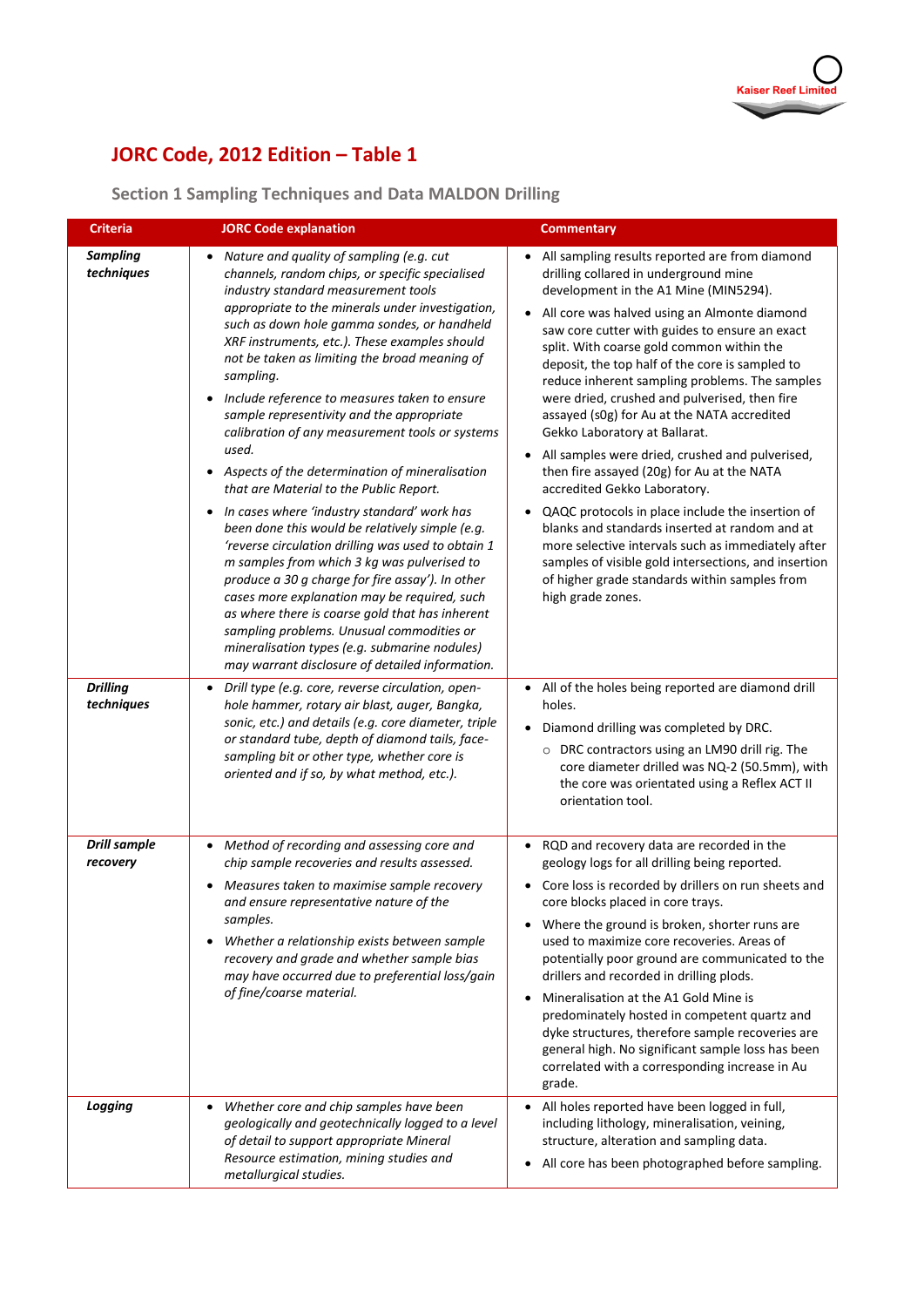

| Criteria                                                | <b>JORC Code explanation</b>                                                                                                                                                                                                                                                                                                                                                                                                                                                                                                                                                                                                                                                                        | <b>Commentary</b>                                                                                                                                                                                                                                                                                                                                                                                                                                                                                                                                                                                                                                                                  |
|---------------------------------------------------------|-----------------------------------------------------------------------------------------------------------------------------------------------------------------------------------------------------------------------------------------------------------------------------------------------------------------------------------------------------------------------------------------------------------------------------------------------------------------------------------------------------------------------------------------------------------------------------------------------------------------------------------------------------------------------------------------------------|------------------------------------------------------------------------------------------------------------------------------------------------------------------------------------------------------------------------------------------------------------------------------------------------------------------------------------------------------------------------------------------------------------------------------------------------------------------------------------------------------------------------------------------------------------------------------------------------------------------------------------------------------------------------------------|
|                                                         | Whether logging is qualitative or quantitative in<br>nature. Core (or costean, channel, etc.)<br>photography.<br>The total length and percentage of the relevant<br>intersections logged.                                                                                                                                                                                                                                                                                                                                                                                                                                                                                                           |                                                                                                                                                                                                                                                                                                                                                                                                                                                                                                                                                                                                                                                                                    |
| Sub-sampling<br>techniques and<br>sample<br>preparation | • If core, whether cut or sawn and whether<br>quarter, half or all core taken.<br>If non-core, whether riffled, tube sampled,<br>rotary split, etc. and whether sampled wet or<br>dry.<br>For all sample types, the nature, quality and<br>appropriateness of the sample preparation<br>technique.<br>Quality control procedures adopted for all sub-<br>sampling stages to maximise representivity of<br>samples.<br>Measures taken to ensure that the sampling is<br>representative of the in situ material collected,<br>including for instance results for field<br>duplicate/second-half sampling.<br>Whether sample sizes are appropriate to the<br>grain size of the material being sampled. | All core was half cored using an Almonte diamond<br>core saw.<br>Core samples were assayed at the independent<br>Gekko laboratory located in Ballarat. After drying,<br>samples were crushed, and pulverised to 95%<br>passing 75µm.<br>Internal QAQC insertion of blanks and standards is<br>$\bullet$<br>routinely carried out. Random and select insertion<br>is applied, i.e. blanks are inserted directly after<br>samples containing visible gold. The Gekko<br>laboratory has its own QAQC program which is<br>reported with results and a monthly QAQC<br>review.                                                                                                          |
| <b>Quality of assay</b><br>data and<br>laboratory tests | The nature, quality and appropriateness of the<br>assaying and laboratory procedures used and<br>whether the technique is considered partial or<br>total.<br>For geophysical tools, spectrometers, handheld<br>XRF instruments, etc., the parameters used in<br>determining the analysis including instrument<br>make and model, reading times, calibrations<br>factors applied and their derivation, etc.<br>Nature of quality control procedures adopted<br>(e.g. standards, blanks, duplicates, external<br>laboratory checks) and whether acceptable<br>levels of accuracy (i.e. lack of bias) and precision<br>have been established.                                                          | The sample preparation and assay method of 20g<br>$\bullet$<br>Fire Assay is acceptable for this style of deposit<br>and can be considered a total assay.<br>Industry standards are followed for all sample<br>$\bullet$<br>batches, including the insertion of commercially<br>available CRM's and blanks. The insertion rate is<br>approximately 1 every 10 to 20 samples both<br>randomly and selects positions, such as blanks<br>inserted after samples containing visible gold.<br>QAQC results (Both CTL and internal laboratory<br>QAQC) are reviewed by CTL geological staff upon<br>receipt of the assay results. No issues were raised<br>with the data being reported. |
| Verification of<br>sampling and<br>assaying             | The verification of significant intersections by<br>either independent or alternative company<br>personnel.<br>The use of twinned holes.<br>Documentation of primary data, data entry<br>procedures, data verification, data storage<br>(physical and electronic) protocols.<br>Discuss any adjustment to assay data.<br>$\bullet$                                                                                                                                                                                                                                                                                                                                                                  | All field data is entered directly into an excel<br>$\bullet$<br>spreadsheet with front end validation built in to<br>prevent spurious data entry.<br>Data is stored on a server at the A1 Mine with<br>daily backups. Backed up data is also stored<br>offsite.<br>Significant intersections are reviewed by<br>geological staff upon receipt, to ensure the<br>intersections match the logging data, with the<br>checks including verification of QAQC results.                                                                                                                                                                                                                  |
| <b>Location of</b><br>data points                       | Accuracy and quality of surveys used to locate<br>drill holes (collar and down-hole surveys),<br>trenches, mine workings and other locations<br>used in Mineral Resource estimation.<br>Specification of the grid system used.<br>Quality and adequacy of topographic control.                                                                                                                                                                                                                                                                                                                                                                                                                      | All holes are labelled during the drilling process,<br>$\bullet$<br>and all holes have been picked up by CTL mine<br>surveyors.<br>Holes are labelled by drillers upon completion of<br>$\bullet$<br>the hole.<br>Down hole surveys were taken at 15m, and every<br>٠<br>15m or end of hole after this with a reflex single<br>shot camera.                                                                                                                                                                                                                                                                                                                                        |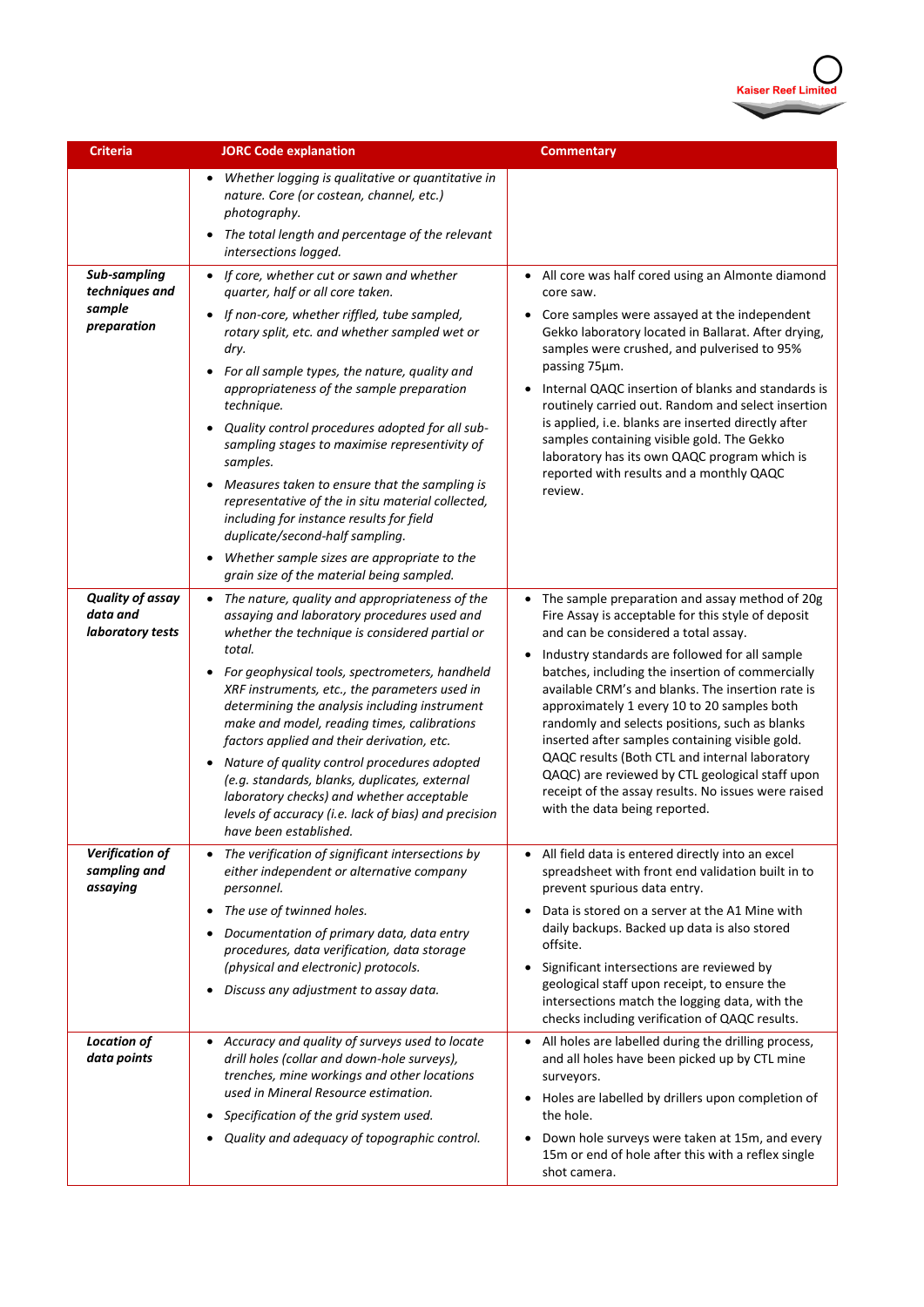

| <b>Criteria</b>                                                         | <b>JORC Code explanation</b>                                                                                                                                                                                                                                                                                                                                   | <b>Commentary</b>                                                                                                                                                                                                                                                                                                                                                                                                                                                                                                                                                                                                                                                                                                                                                                   |
|-------------------------------------------------------------------------|----------------------------------------------------------------------------------------------------------------------------------------------------------------------------------------------------------------------------------------------------------------------------------------------------------------------------------------------------------------|-------------------------------------------------------------------------------------------------------------------------------------------------------------------------------------------------------------------------------------------------------------------------------------------------------------------------------------------------------------------------------------------------------------------------------------------------------------------------------------------------------------------------------------------------------------------------------------------------------------------------------------------------------------------------------------------------------------------------------------------------------------------------------------|
|                                                                         |                                                                                                                                                                                                                                                                                                                                                                | Grid used is MGA_GDA94.<br>$\bullet$                                                                                                                                                                                                                                                                                                                                                                                                                                                                                                                                                                                                                                                                                                                                                |
|                                                                         |                                                                                                                                                                                                                                                                                                                                                                | The topography control is of a high standard and<br>$\bullet$<br>consists of a DTM surface                                                                                                                                                                                                                                                                                                                                                                                                                                                                                                                                                                                                                                                                                          |
| <b>Data spacing</b><br>and distribution                                 | Data spacing for reporting of Exploration<br>Results.<br>Whether the data spacing and distribution is<br>$\bullet$<br>sufficient to establish the degree of geological<br>and grade continuity appropriate for the<br>Mineral Resource and Ore Reserve estimation<br>procedure(s) and classifications applied.<br>Whether sample compositing has been applied. | Drill hole spacings for this program have been set<br>$\bullet$<br>up as ring arrays with 2-3 holes fanning out per<br>ring) spaced up to 5m between collars for<br>geotechnical / sterilization holes. Longer purely<br>exploration holes have been set up as single ring<br>arrays with 2 holes per ring.<br>There is good correlation between sections on the<br>$\bullet$<br>larger structures and lithological boundaries.<br>Grade continuity has been correlated with known<br>narrow vein structures from recent airleg mining<br>drives.<br>The density of drilling from Phase 1 program in an<br>underexplored area of A1 is insufficient to be used<br>for Mineral Resource calculations.<br>Sample compositing has not been applied to<br>Phase 1 Exploration drilling. |
| <b>Orientation of</b><br>data in relation<br>to geological<br>structure | Whether the orientation of sampling achieves<br>unbiased sampling of possible structures and<br>the extent to which this is known, considering<br>the deposit type.<br>If the relationship between the drilling                                                                                                                                                | Phase 1 Drilling has mainly focused on<br>$\bullet$<br>underground short to medium term targets which<br>will inform future decline design which includes<br>structural and lithological delineation.<br>Other holes within Phase 1 were exploration<br>$\bullet$                                                                                                                                                                                                                                                                                                                                                                                                                                                                                                                   |
|                                                                         | orientation and the orientation of key<br>mineralised structures is considered to have<br>introduced a sampling bias, this should be<br>assessed and reported if material.                                                                                                                                                                                     | focused in the under-drilled southern portion of<br>the A1 Dyke Bulge. There is considerable<br>variability of narrow vein orientations within the<br>dyke bulge and the Phase 1 drilling will inform<br>future optimal drilling orientations.                                                                                                                                                                                                                                                                                                                                                                                                                                                                                                                                      |
|                                                                         |                                                                                                                                                                                                                                                                                                                                                                | Due to the relatively perpendicular intersection<br>$\bullet$<br>angle on a high percentage of the larger<br>mineralized structures, the majority of the drill<br>angles are not expected to produce any sampling<br>bias. Given there are a number of narrow reefs<br>intersected at various angles, there is a chance of<br>some bias, which have been identified and will be<br>modelled accordingly.                                                                                                                                                                                                                                                                                                                                                                            |
|                                                                         |                                                                                                                                                                                                                                                                                                                                                                | A1UDH-403 has drilled sub parallel along a known<br>$\bullet$<br>mineralized narrow vein correlated down dip of a<br>known structure. Whilst this hole is not true<br>thickness it has defined grade continuity of a<br>mineralized structure accessible to mining<br>operations.                                                                                                                                                                                                                                                                                                                                                                                                                                                                                                   |
| Sample security                                                         | The measures taken to ensure sample security.                                                                                                                                                                                                                                                                                                                  | • Samples were transported from the A1 Gold Mine<br>to the laboratory or the Maldon Processing Plant<br>either by CTL staff, or contractors. Calico bags<br>containing the sample were places inside larger<br>white poly weave bags, with this white bag sealed<br>with a plastic tie. Samples that were taken to<br>Maldon were placed in a locked security box and<br>collected by the sole trader courier.                                                                                                                                                                                                                                                                                                                                                                      |
|                                                                         |                                                                                                                                                                                                                                                                                                                                                                | Core samples numbers and dispatch references<br>$\bullet$<br>are sequential and have no reference to hole<br>number.                                                                                                                                                                                                                                                                                                                                                                                                                                                                                                                                                                                                                                                                |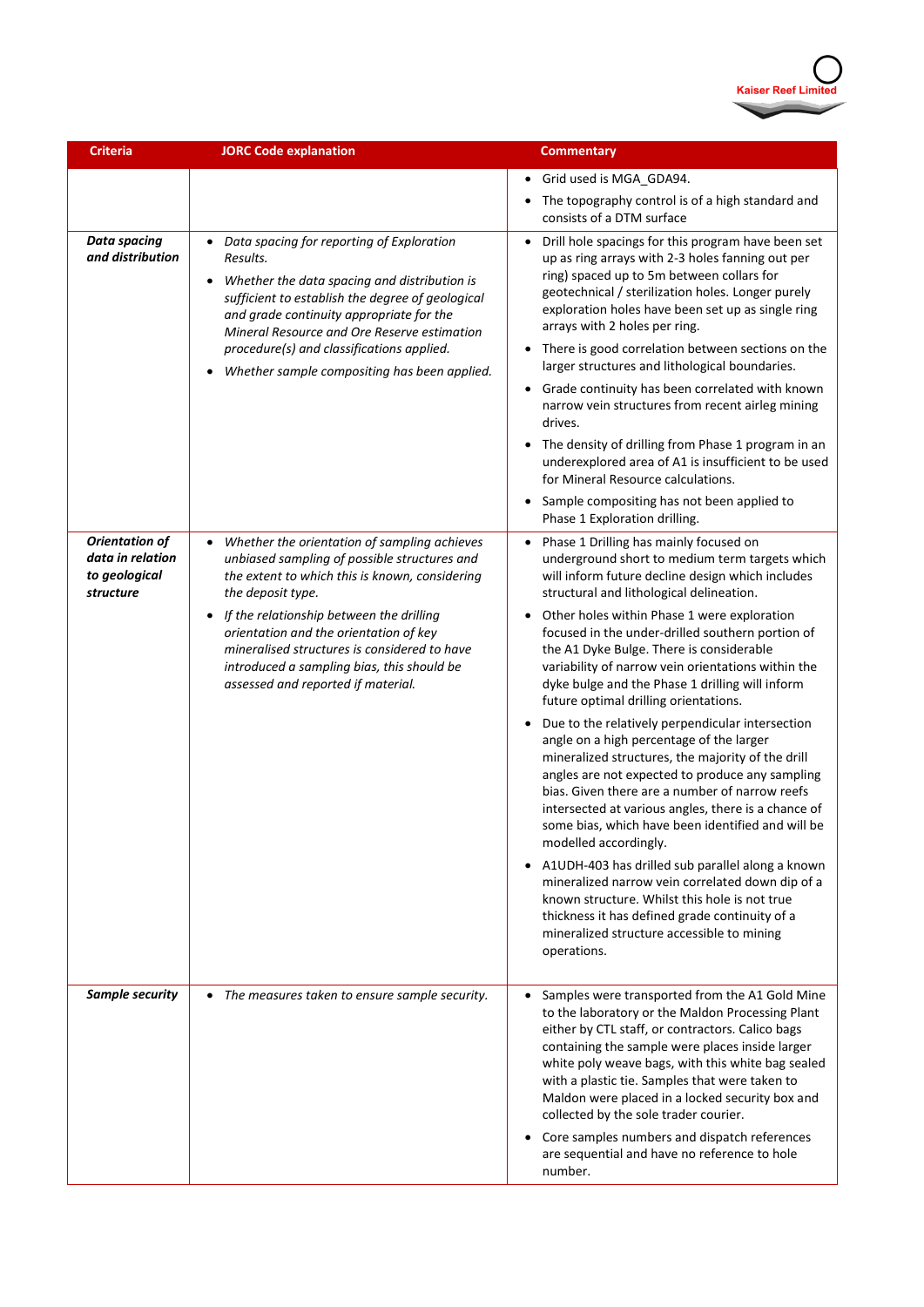

| <b>Criteria</b> | <b>JORC Code explanation</b> | <b>Commentary</b>                                                                            |
|-----------------|------------------------------|----------------------------------------------------------------------------------------------|
|                 |                              | • Core trays containing visible gold are stored inside<br>the locked core shed until logged. |

| Criteria                                         | <b>JORC Code explanation</b>                                                                                                                                                                                                                                                                                                                                                                                                                       | <b>Commentary</b>                                                                                                                                                                                                                                                                                                                                                                                                                                                                                                                                                                                                                                                                                                                                                                                                                                                                                                                                                                                                                                                                                                                                                                                                                                                                                                                                                                                                                                                                                                                                          |
|--------------------------------------------------|----------------------------------------------------------------------------------------------------------------------------------------------------------------------------------------------------------------------------------------------------------------------------------------------------------------------------------------------------------------------------------------------------------------------------------------------------|------------------------------------------------------------------------------------------------------------------------------------------------------------------------------------------------------------------------------------------------------------------------------------------------------------------------------------------------------------------------------------------------------------------------------------------------------------------------------------------------------------------------------------------------------------------------------------------------------------------------------------------------------------------------------------------------------------------------------------------------------------------------------------------------------------------------------------------------------------------------------------------------------------------------------------------------------------------------------------------------------------------------------------------------------------------------------------------------------------------------------------------------------------------------------------------------------------------------------------------------------------------------------------------------------------------------------------------------------------------------------------------------------------------------------------------------------------------------------------------------------------------------------------------------------------|
| Mineral<br>tenement and<br>land tenure<br>status | Type, reference name/number, location and<br>ownership including agreements or material issues<br>with third parties such as joint ventures,<br>partnerships, overriding royalties, native title<br>interests, historical sites, wilderness or national park<br>and environmental settings.<br>The security of the tenure held at the time of<br>٠<br>reporting along with any known impediments to<br>obtaining a licence to operate in the area. | The A1 Mine lies within Mining Licence (MIN)<br>5294 held by Centennial Mining Limited a wholly<br>owned subsidiary of Kaiser Reef Limited. The<br>mine lies 40km south of Jamieson in Victoria.<br>The licence is in good standing.<br>$\bullet$                                                                                                                                                                                                                                                                                                                                                                                                                                                                                                                                                                                                                                                                                                                                                                                                                                                                                                                                                                                                                                                                                                                                                                                                                                                                                                          |
| <b>Exploration done</b><br>by other parties      | Acknowledgment and appraisal of exploration by<br>$\bullet$<br>other parties.                                                                                                                                                                                                                                                                                                                                                                      | The A1 mine began operating in 1861 and was<br>last owned by Centennial Mining who went into<br>administration.                                                                                                                                                                                                                                                                                                                                                                                                                                                                                                                                                                                                                                                                                                                                                                                                                                                                                                                                                                                                                                                                                                                                                                                                                                                                                                                                                                                                                                            |
| Geology                                          | Deposit type, geological setting and style of<br>$\bullet$<br>mineralisation.                                                                                                                                                                                                                                                                                                                                                                      | The project area lies within the Woods Point-<br>Walhalla Synclinorium structural domain of the<br>Melbourne Zone, a northwest trending belt of<br>tightly folded Early Devonian Walhalla Group<br>sandy turbidites. The domain is bounded by the<br>Enoch's Point and Howe's Creek Faults, both<br>possible detachment-related splay structures<br>that may have controlled the intrusion of the<br>Woods Point Dyke Swarm and provided the<br>conduits for gold bearing hydrothermal fluids.<br>Most gold mineralisation in the Woods Point to<br>Gaffney's Creek corridor occurs as structurally<br>controlled shear-zone hosted dilational breccias<br>and stringer quartz vein systems hosted by<br>dioritic dyke bulges. The A1 Mine is central to this<br>corridor, with gold mineralisation contained<br>within the steeply dipping main southern diorite<br>dyke bulge and a smaller northern diorite dyke.<br>The dyke is cut and offset by a series of mainly<br>reverse faults which host most of the gold<br>mineralisation.<br>Gold is associated with intense quartz-ankerite-<br>muscovite-sulphide wall rock alteration around<br>dilational breccia veins with branching quartz-<br>sulphidic stringer veins (Figure 2) or narrow veins<br>within reverse fault systems hosted by the dyke<br>or where fault offsets show the dyke contact on<br>one vein wall and metasedimentary rocks on the<br>other. Wide zones of quartz stinger veins and<br>carbonate-sulphide altered wall rock are more<br>amenable to bulk mining techniques. |
| Drill hole                                       | A summary of all information material to the                                                                                                                                                                                                                                                                                                                                                                                                       | Refer to Table 2.<br>$\bullet$                                                                                                                                                                                                                                                                                                                                                                                                                                                                                                                                                                                                                                                                                                                                                                                                                                                                                                                                                                                                                                                                                                                                                                                                                                                                                                                                                                                                                                                                                                                             |
| Information                                      | understanding of the exploration results including a<br>tabulation of the following information for all<br>Material drill holes:<br>easting and northing of the drill hole collar<br>$\circ$<br>elevation or RL (Reduced Level - elevation above<br>$\circ$                                                                                                                                                                                        |                                                                                                                                                                                                                                                                                                                                                                                                                                                                                                                                                                                                                                                                                                                                                                                                                                                                                                                                                                                                                                                                                                                                                                                                                                                                                                                                                                                                                                                                                                                                                            |